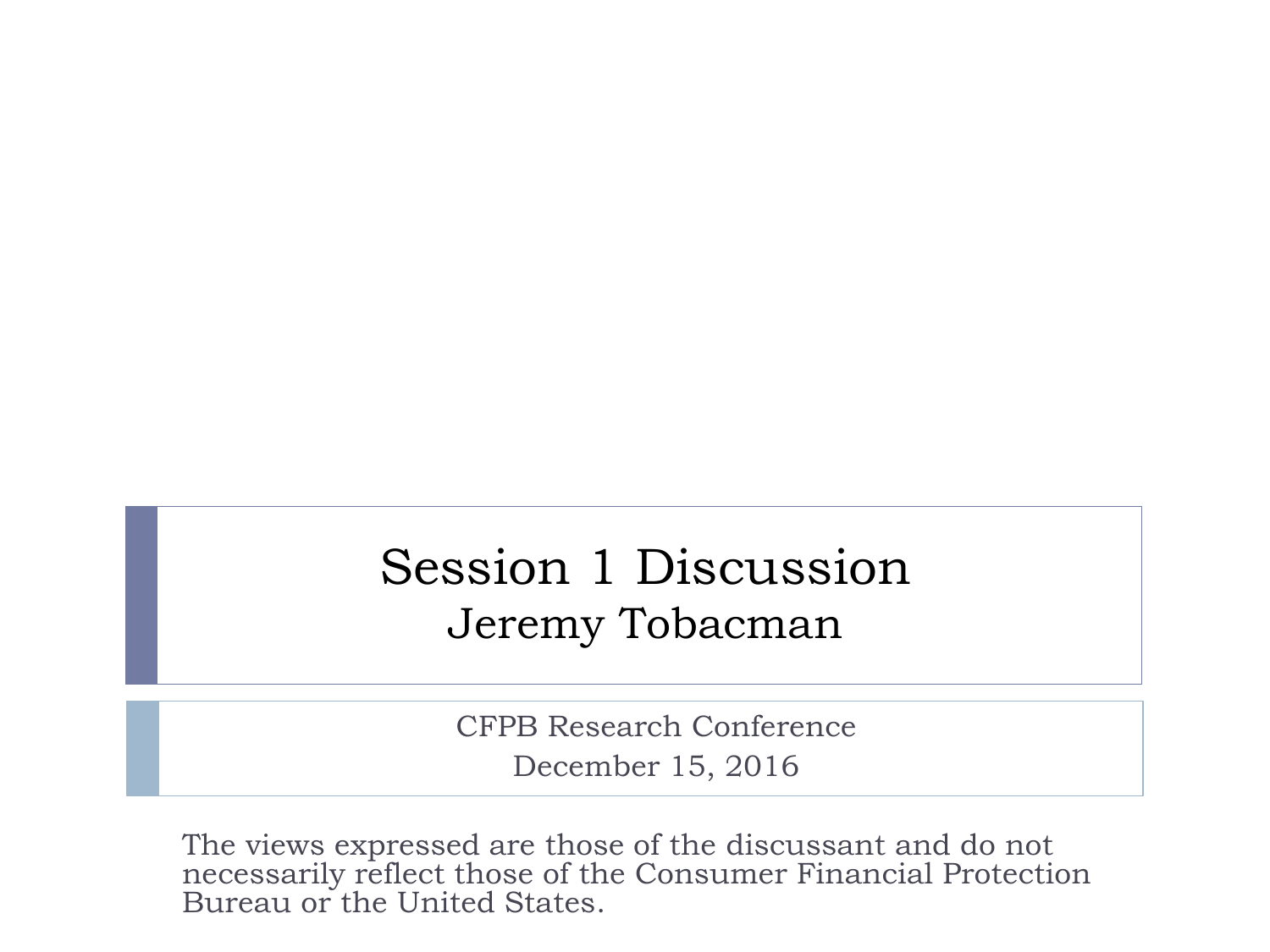## Similarities

▶ Dynamics of Household Balance Sheets

- ▶ Consumption responses to arrival of income and transfers
- Reviews: Browning and Lusardi (1996), Jappelli and Pistaferri (2010), Fuchs-Schundeln and Hassan (2015)
- ▶ Background and Examples: Hall (1980), Deaton (1991), Hubbard, Skinner, and Zeldes (1995), Carroll (1997), Campbell and Mankiw (1989), Johnson, Parker, and Souleles (2006)
- ▶ Especially close to these papers: Gelman et al (2014), Wang (AER 2011), Kaplan and Violante (2014), Field (2005, 2007), Zhang (2015), Englund, Jansson, and Sinai (2014),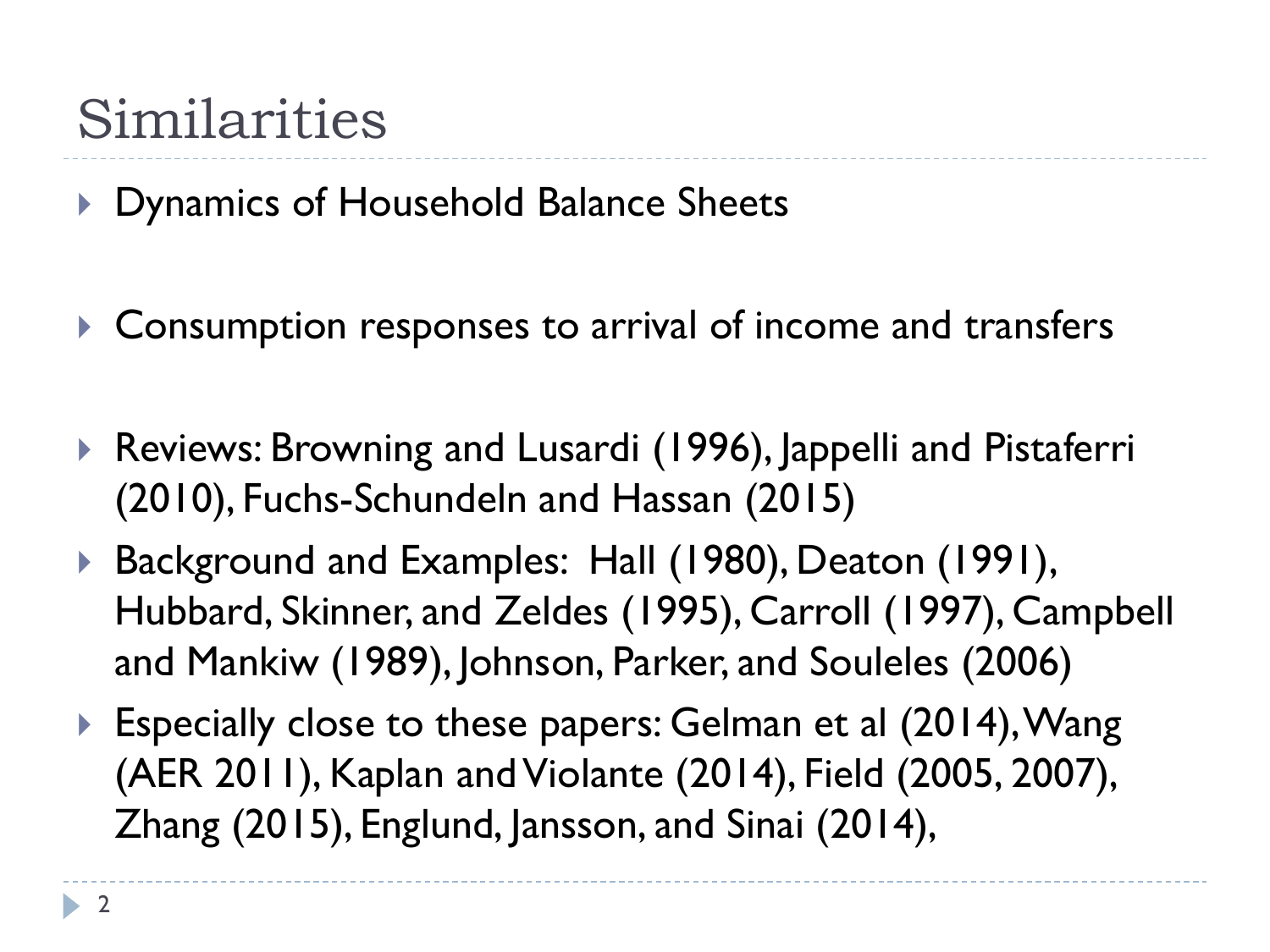## Treatment effects

| <b>Olafsson and</b>                                             | dC                                          |
|-----------------------------------------------------------------|---------------------------------------------|
| <b>Pagel</b>                                                    | d(payday)                                   |
| <b>Ganong and</b>                                               | $dC$ $dC$                                   |
| <b>Noel</b>                                                     | dY' d(UI)                                   |
| Lilienfeld-Toal,<br>Sodini, Van<br>Nieuwerburgh,<br>and Vestman | $d(everything)$ $d(everything)$<br>dW<br>dH |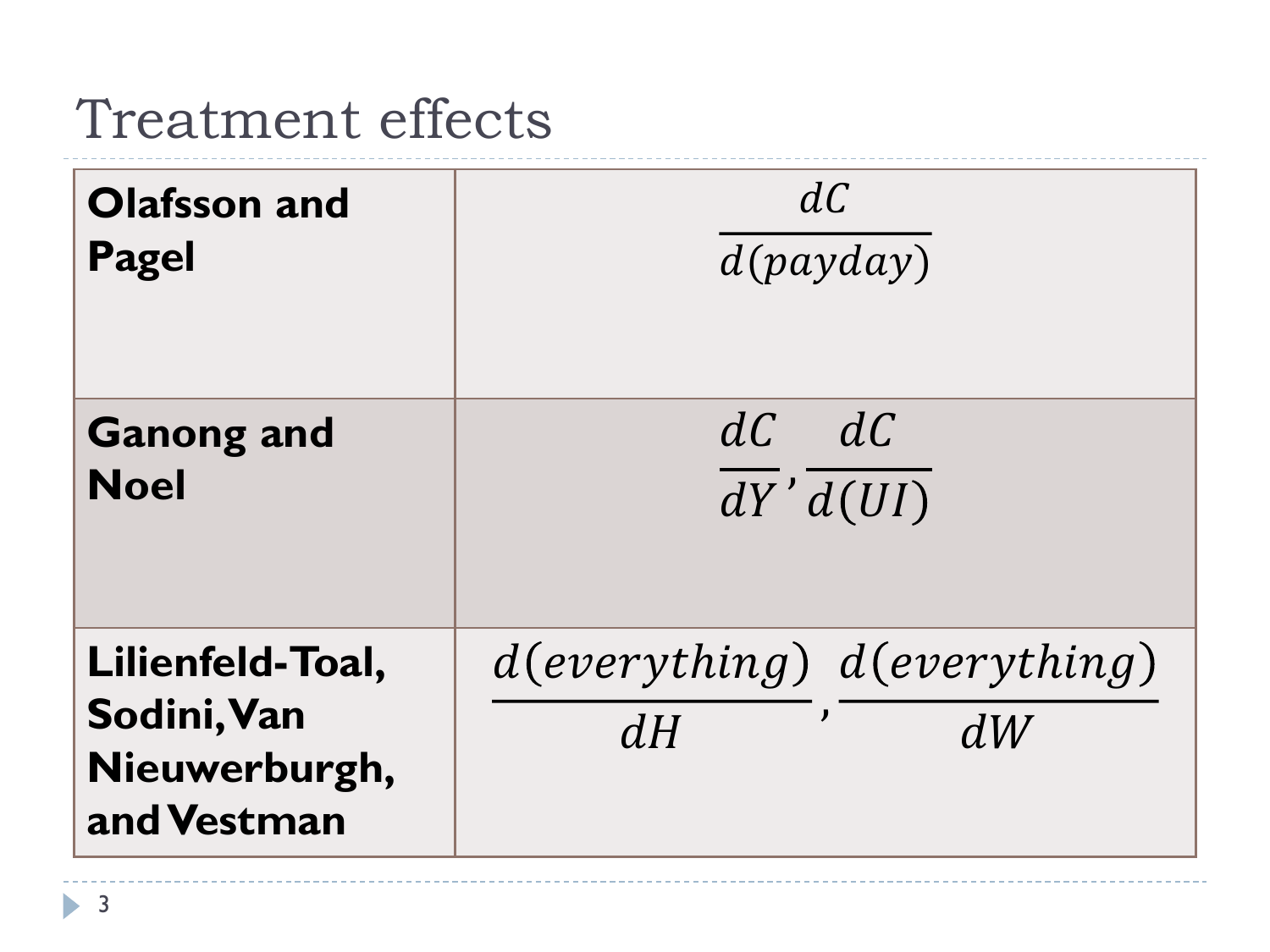## Administrative Data Sources

| <b>Olafsson and</b><br><b>Pagel</b>                             | Meniga app, Iceland<br>$\sim$ 75000 people<br>2011-2015                                |
|-----------------------------------------------------------------|----------------------------------------------------------------------------------------|
| <b>Ganong and</b><br><b>Noel</b>                                | <b>JP Morgan Chase Institute</b><br>210000 checking accounts<br>2012-2015              |
| Lilienfeld-Toal,<br>Sodini, Van<br>Nieuwerburgh,<br>and Vestman | <b>Sweden</b><br>38 residential co-ops, public housing<br>2464 households<br>1999-2007 |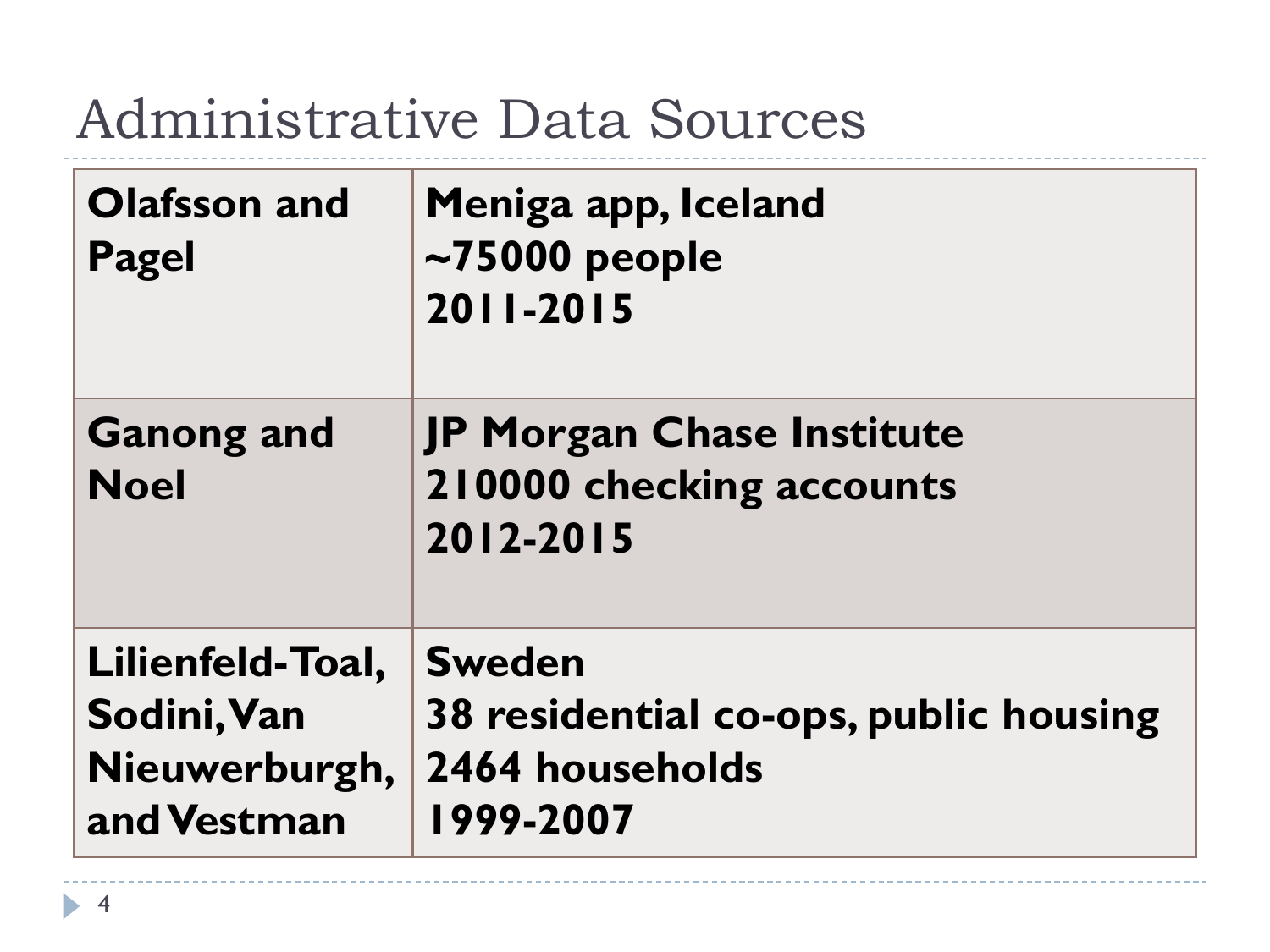## Important Difference: Time Horizons

| <b>Olafsson and</b><br><b>Pagel</b>                             | <b>Within pay cycle</b>                                                 |
|-----------------------------------------------------------------|-------------------------------------------------------------------------|
| <b>Ganong and</b><br><b>Noel</b>                                | <b>Monthly</b>                                                          |
| Lilienfeld-Toal,<br>Sodini, Van<br>Nieuwerburgh,<br>and Vestman | Annually for 0 - 4 years, with<br>different short- and long-run effects |

ь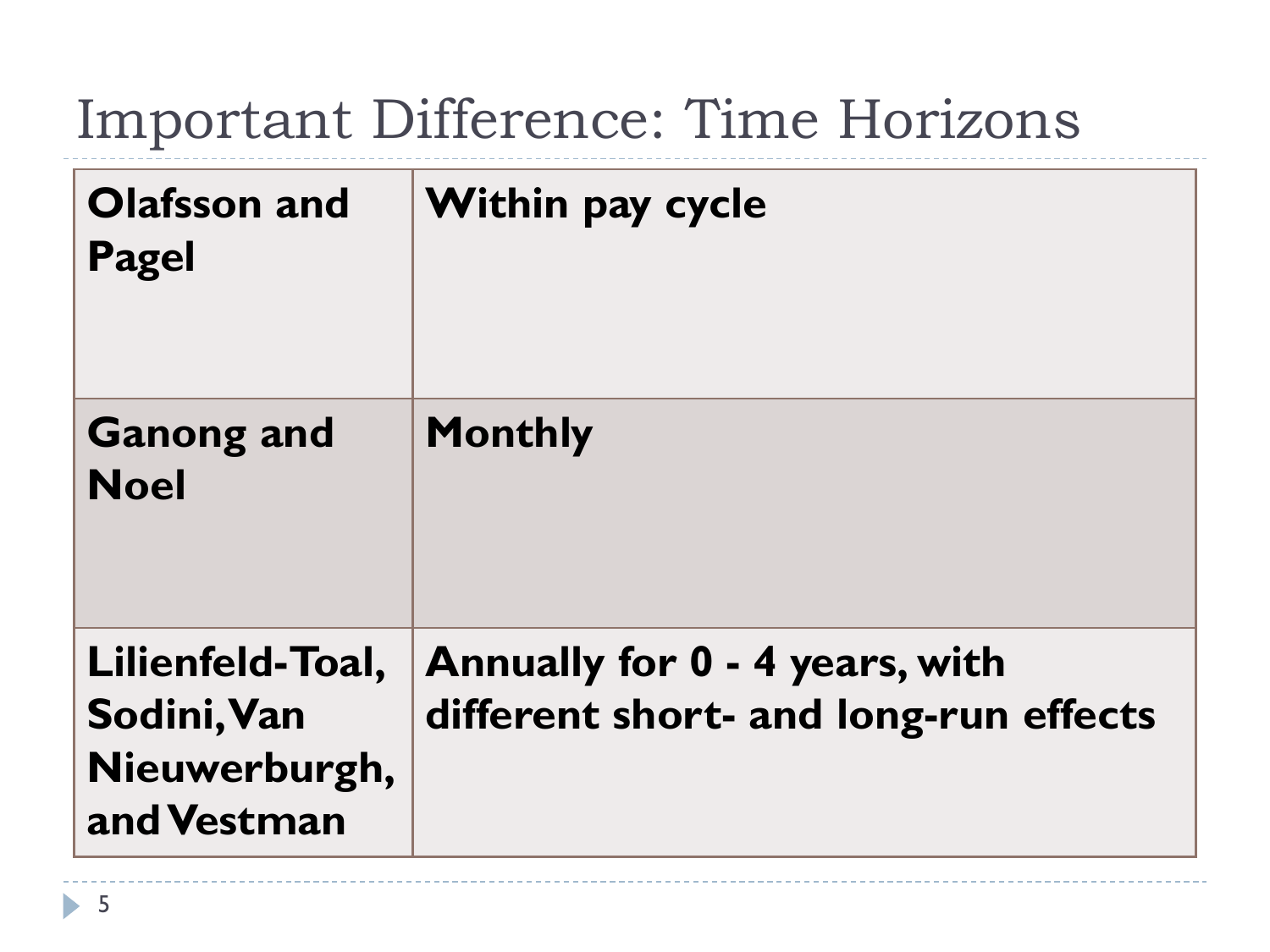# Findings

| <b>Olafsson and</b><br><b>Pagel</b>                             | $\frac{dC}{d(payday)} \approx \frac{1}{2} \bar{C}_{daily}$                       |
|-----------------------------------------------------------------|----------------------------------------------------------------------------------|
| <b>Ganong and</b><br><b>Noel</b>                                | $\frac{dlogC}{d(Employment)} \approx 0.06$<br>$\frac{dlogC}{d(UI)} \approx 0.11$ |
| Lilienfeld-Toal,<br>Sodini, Van<br>Nieuwerburgh,<br>and Vestman | $\frac{dC}{dW} = 0.05$ for Stayers<br>$\frac{dC}{dW} = 0.33$ for Movers          |

 $\blacktriangleright$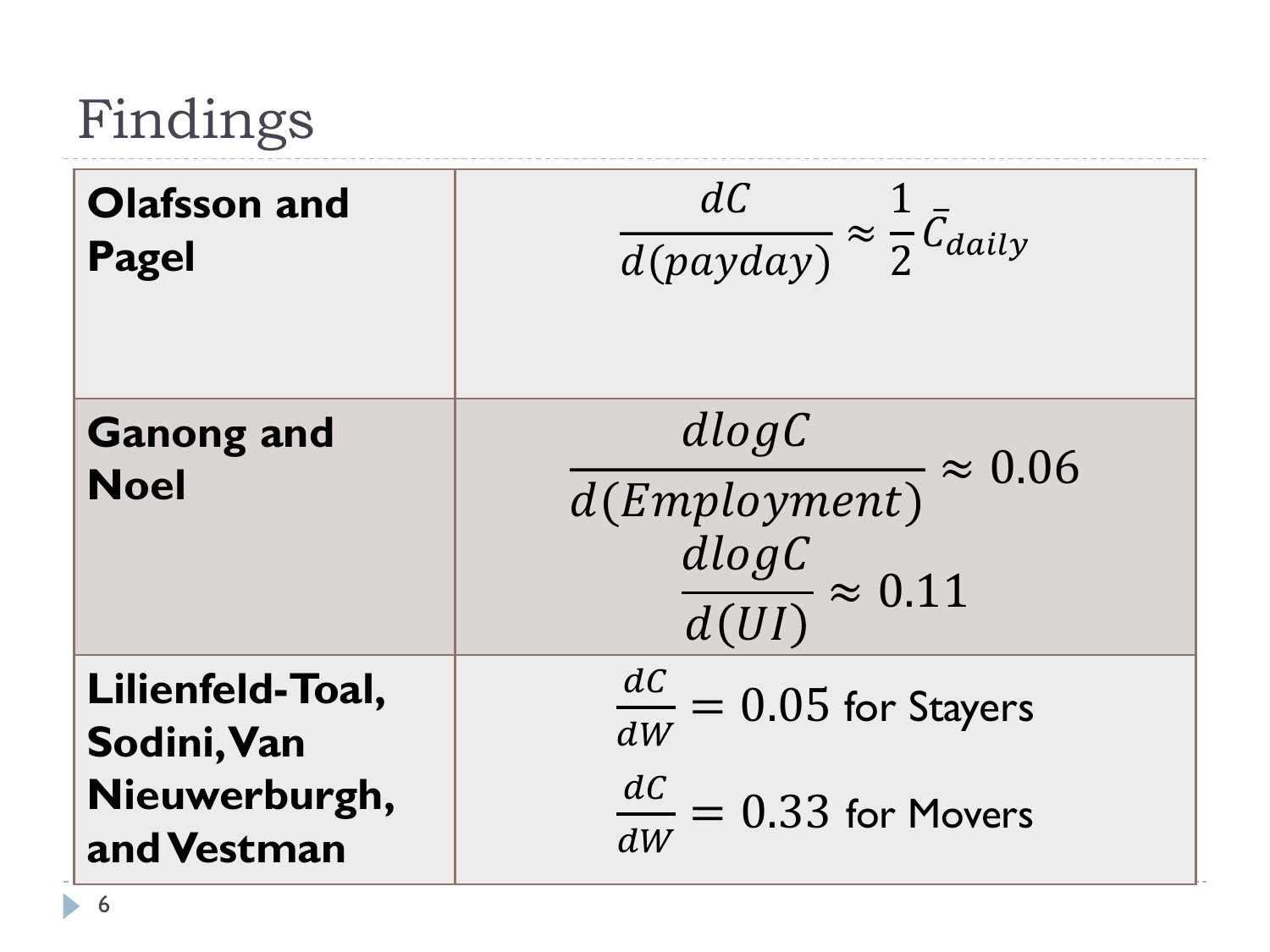## Olafsson and Pagel



Figure 9: The Effects of Regular Income Arrival on Spending by Individuals who Hold on Average Less or More than one Month of Spending in Their Current Account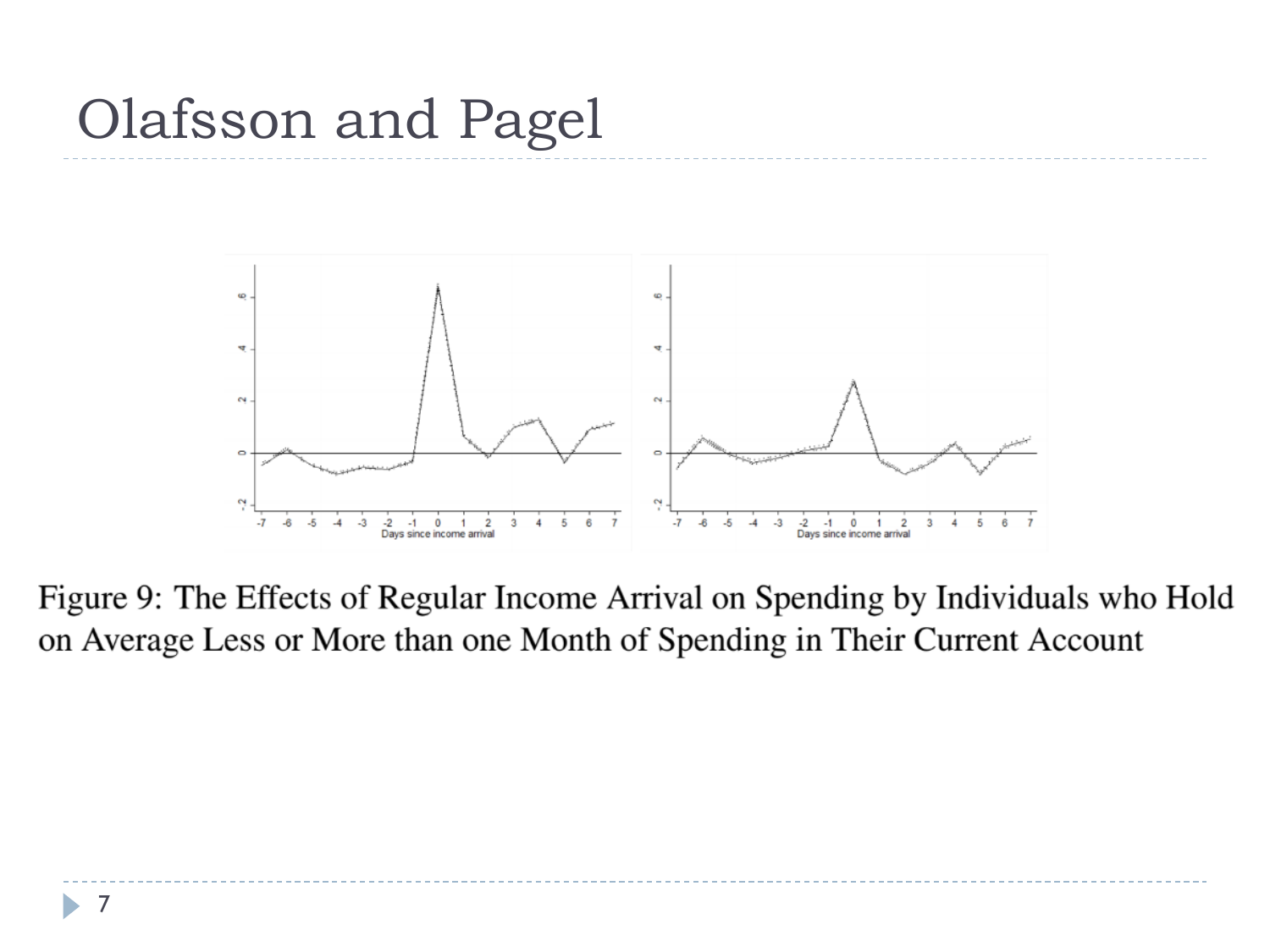### Ganong and Noel



8

ь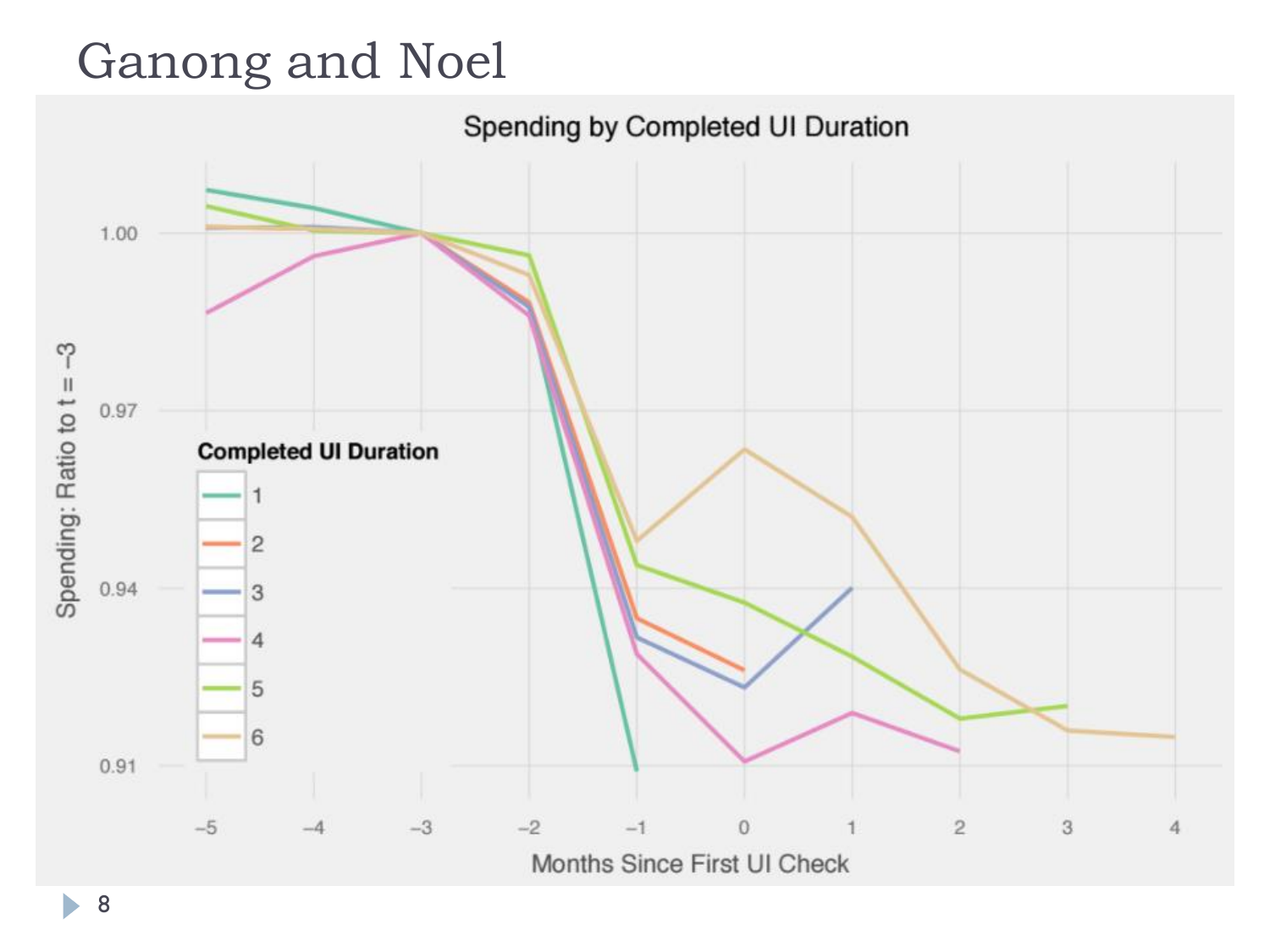### Lilienfeld-Toal et al.



9

b.